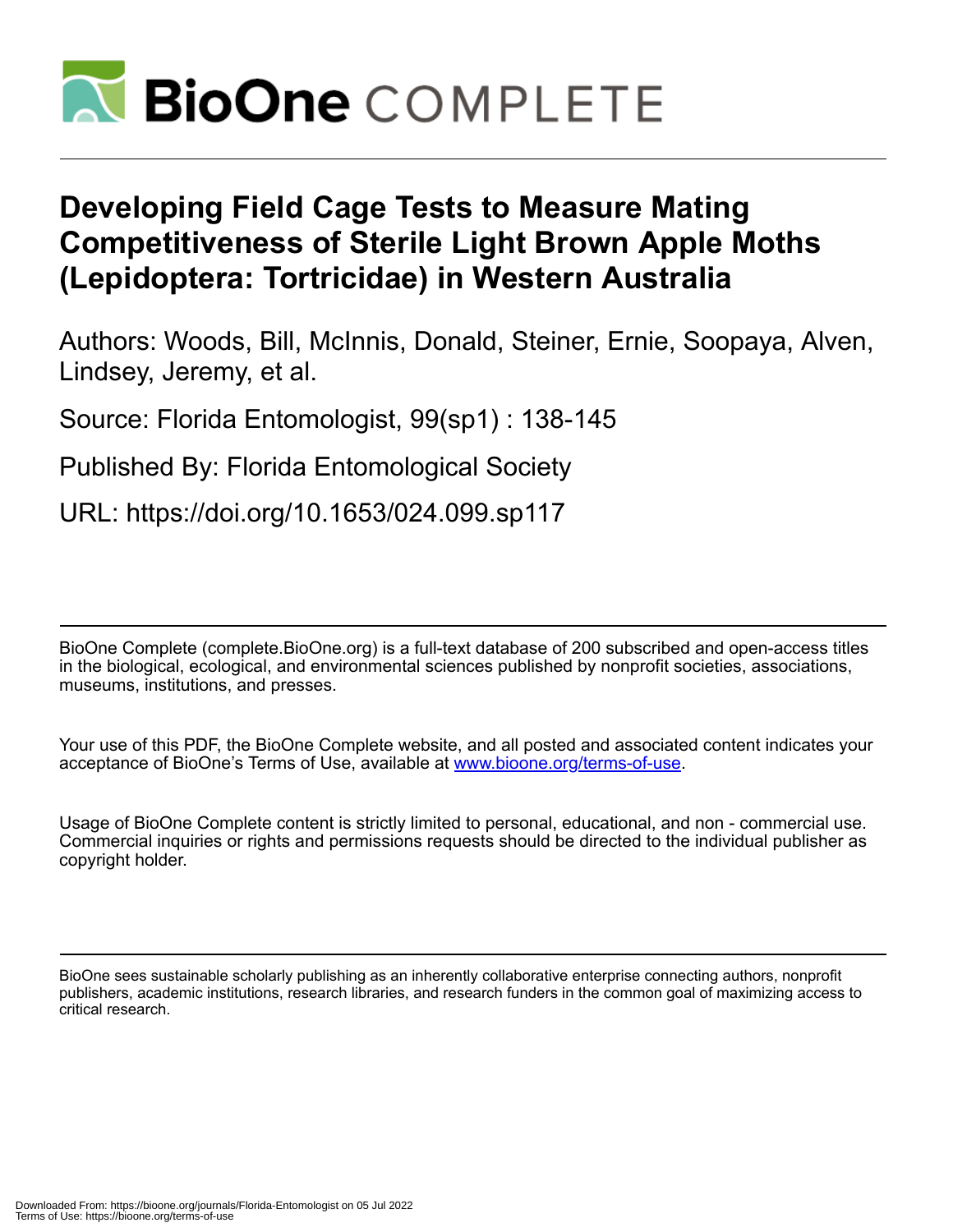# **Developing field cage tests to measure mating competitiveness of sterile light brown apple moths (Lepidoptera: Tortricidae) in Western Australia**

Bill Woods<sup>1,\*</sup>, Donald McInnis<sup>2</sup>, Ernie Steiner<sup>1</sup>, Alven Soopaya<sup>1</sup>, Jeremy Lindsey<sup>1</sup>, Ian Lacey<sup>1</sup>, Amandip Virdi<sup>1</sup> and Roselia Fogliani<sup>1</sup>

#### **Abstract**

The Australian light brown apple moth (LBAM) (*Epiphyas postvittana*) (Walker) (Lepidoptera: Tortricidae) is a pest in Australia, New Zealand and now California (USA). The use of sterile insects in combination with mating disruption and biological insecticides has the potential to eradicate outbreaks in urban areas. The sexual competitiveness of irradiated insects is an important component of the effectiveness of the sterile insect technique (SIT), but standard techniques to measure the sexual competitiveness have been developed only for irradiated tephritid fruit flies. In particular, field cage trials have been used to measure the compatibility and competitiveness of irradiated fruit flies in comparison with wild fruit flies. Trials were carried out to determine if such tests could be adapted for a moth species. Parameters of quality or competitiveness evaluated were the proportion of the moths that mated, relative sterility index, index of sexual isolation, and mating competitiveness based on the egg hatch in the various crosses. Results showed that with the release of sterile moths of both sexes (bisex) there was little difference in competitiveness—expressed as the Relative Sterility Index (RSI)—between moths irradiated at 200, 250 and 300 Gy (irradiated either in the pupal or adult stages), but if a Fried competitiveness test was used to generate competitive C values then greater competitiveness was found at the lower doses of irradiation, but this difference was not statistically significant. Modified test procedures were developed in which the moths in field cages—after having had sufficient opportunity to mate—were egged individually and dissected to determine the presence of 1 or more spermatophores; then egg sterility and spermatophore presence were used to determine the mating type, e.g., wild female × irradiated laboratory male, etc. Results indicated that sterile-male-only releases have the potential to increase mating competitiveness of the released irradiated moths, but this conclusion requires additional experiments for confirmation.

Key Words: bisex release of *Epiphyas postvittana;* male only; sterile insect technique; irradiation; Tephritidae; fruit flies; spermatophore

#### **Resumen**

La polilla tortricid de la manzana de color café claro australiana (PTMA) (*Epiphyas postvittana)* (Walker) (Lepidoptera: Tortricidae) es una plaga en Australia, Nueva Zelanda y ahora en California (EE.UU.). El uso de insectos estériles en combinación con la interrupción del apareamiento e insecticidas biológicos tiene el potencial para erradicar los brotes en las zonas urbanas. La competitividad sexual de los insectos irradiados es un componente importante de la eficacia de la técnica del insecto estéril (TIE), pero las técnicas estándar para medir la competitividad sexual se han desarrollado sólo para las moscas irradiadas tefrítidas de frutales. En particular, los ensayos de campo de la jaula se han utilizado para medir la compatibilidad y la competitividad de las moscas de la fruta irradiadas en comparación con moscas de la fruta silvestres. Se realizaron los ensayos para determinar si tales pruebas podrían adaptarse para una especie de polilla. Los parámetros de calidad o competitividad evaluados fueron la proporción de las polillas que se aparearon, el índice relativo de esterilidad, el índice de aislamiento sexual, y la competitividad de apareamiento en base a la eclosión de los huevos en los diversos cruces. Los resultados mostraron que con la liberación de polillas estériles de ambos sexos (bisexual) había poca diferencia en la competitividad - expresada como el Índice de Esterilidad Relativa (IER) - entre las polillas irradiadas a 200, 250 y 300 Gy (irradiados en el estadio de pupa o adulto), pero si se utilizó una prueba de competitividad "Fried" para generar valores *C* de competitivos entonces una mayor competitividad se encontró a las dosis más bajas de radiación, pero esta diferencia no fue estadísticamente significativa. Se han desarrollado procedimientos de ensayo modificados en los que las polillas en jaulas de campo - después de haber tenido oportunidad suficiente para aparearse – fueron diseccionado individualmente para examinar los huevos para determinar la presencia de 1 o más espermatóforos; luego, la esterilidad de huevo y la presencia de espermatóforo se utilizaron para determinar el tipo de apareamiento, por ejemplo, hembra salvaje × macho irradiado del laboratorio, etc. Los resultados indicaron que la liberación de machos estériles sólo tiene el potencial de aumentar la competitividad de apareamiento de las polillas irradiadas liberadas, pero esta conclusión requiere experimentos adicionales para confirmar.

Palabras Clave: liberación de *Epiphyas postvittana* bisexual; únicamente machos; técnica del insecto estéril; irradiación mosca tehphritida de la fruta; espermatóforo

The competitiveness of sterile insects is critical to their effectiveness in reducing populations of the target pest by means of the sterile

insect technique (SIT). This technique involves large scale production, irradiation, and release of large numbers of sterile insects in the target

<sup>&</sup>lt;sup>1</sup>Department of Agriculture and Food, Baron Hay Ct, S. Perth, Western Australia

<sup>2</sup> 1216 Manu Aloha St., Kailua, Honolulu, HI 96734, USA

<sup>\*</sup>Corresponding author; E-mail: bill.woods@agric.wa.gov.au

Copyright © International Atomic Energy Agency 2016. Published by the Florida Entomological Society. All rights reserved.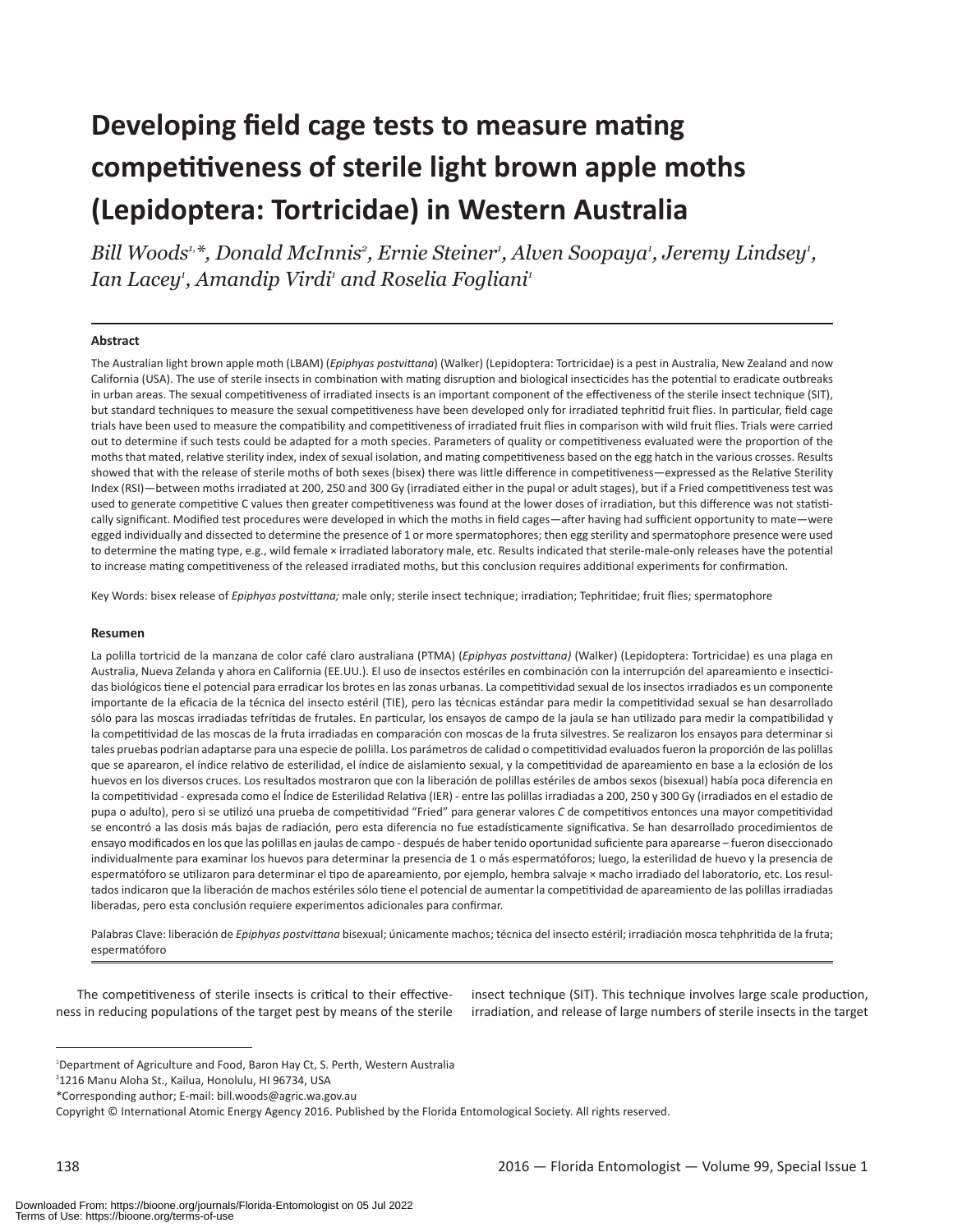area, preferably only males, whose task is to mate with wild females so they lay infertile eggs. Sterile males must compete successfully with wild males for females in the field for the SIT to be successful. The loss of mating competitiveness has been demonstrated in mass-reared fruit flies (Lance et al. 2000; McInnis et al. 1996; Rendon et al. 2004) and remains a constant challenge.

Competitiveness can be assessed in different ways and for fruit flies there are well established protocols (FAO/IAEA/USDA 2003), which are constantly being improved (Cayol et al. 1999). In field cage mating competitiveness tests, irradiated males (for male only strains), or irradiated males and females (for bisex strains) together with wild males and females are released into field cages in a 1:1 ratio, mating pairs are captured, duration of matings is recorded and the proportion of matings of sterile males with wild females is used to calculate the Relative Sterility Index (RSI) (McInnis et al. 1996). Alternatively rather than capturing mating pairs, females may be offered the opportunity to oviposit into egging devices, e. g., artificial fruit, hanging in the field cages. Eggs are collected from the fruit and the percentage hatch is determined. This enables a Fried test to be used to calculate a male competitiveness C value (Fried 1971). Variation among replicates tends to be large, so an adequate number of replicates need to be carried out to obtain valid results.

In area-wide integrated pest management (AW-IPM) programs (Vreysen et al. 2007) with a SIT component there is always a compromise between a dose rate that gives high sterility but less competitive males and one that ensures better competitiveness but lower sterility (Lance & McInnis 2005; Suckling et al. 2011). Moths as a group require relatively large doses to induce sterility. Thus, Bakri et al. (2005) quoted 278 Gy as a mean sterilization dose for Tortricidae. However, one can take advantage of the existence in irradiated moths of the inherited sterility (IS) phenomenon (Carpenter et al. 2005), which is absent in irradiated flies. In most cases female moths are sterilized by a lower dose than male moths and the F<sub>1</sub> progeny resulting from a mating between partially sterile males and wild females are more sterile than their parents and these  $F_1$  progeny are predominantly male. Carpenter et al. (2005) commented "the lower dose of radiation used to induce  $F<sub>1</sub>$  sterility increases the quality and competitiveness of released insects as measured by improved dispersal after release, increased mating ability and superior sperm competition".

Saour (2014) noted that to use  $F<sub>1</sub>$  sterility, a dose is usually chosen that fully sterilizes females while only partially sterilizes males. He recommended a dose of 150 Gy for F, sterility against the European grapevine moth, *Lobesia botrana* (Denis & Schiffermüller) (Lepidoptera, Tortricidae), although males were still partially fertile at 400 Gy. In radiation biology trials with the light brown apple moth (LBAM), *Epiphyas postvittana* Walker (Lepidoptera: Tortricidae) a very small percentage of eggs from female moths irradiated with 200 Gy hatched and developed to the pupal stage, with 250 Gy eggs hatched but no progeny developed, and with 300 Gy no eggs hatched. For males there was 2% egg hatch and larval survival when male parents were irradiated with 300 Gy (Jang et al. 2012). Therefore they recommended a dose of 250–300 Gy for a SIT program against LBAM if parental sterility was the desired outcome but that a lower dose could be used if F, hybrid sterility (IS) was desired to obtain "increased competitiveness of moths".

In moths different methods such as flight mills, wind tunnels, flight cylinders and mark-release-recapture trials (Stringer 2013) have been used to measure certain components of sterile insect competiveness. Suckling et al. (2011) used wind tunnels and mark-release-recapture in hedgerows and vineyards to test flight ability and dispersal of LBAM irradiated at various doses. Mark-release- recapture studies and mating tables with virgin females were used to measure field competiveness of diapausing and non-diapausing codling moths, *Cydia pomonella* L.

(Lepidoptera: Tortricidae) in Canada (Bloem et al. 2004). A mating table consists of virgin female moths with clipped wings that are confined to small arenas hung in the tree canopy and that allow mating pairs to be collected and identified. Walk-in field cages have been used to demonstrate either the influence of radiation dose or the release ratio on population growth in the cactus moth, *Cactoblastis cactorum* (Berg) (Lepidoptera: Pyralidae) (Hight et al. 2005), the codling moth (Bloem et al. 1999) and the false codling moth, *Thaumatotibia leucotreta* (Meyrick) (Lepidoptera: Tortricidae) (Hofmeyer et al. 2005). Likewise, walkin field cages were used to assess mating compatibility of codling moth populations originating from various geographical areas (Taret et al. 2010). The use of field cages to test mating competitiveness of irradiated moths—as has been done with fruit flies—has not been reported.

Western Australia is fortunate in that 2 key pests of perennial horticulture, the codling moth and the Oriental fruit moth, *Grapholita molesta* (Busck) (Lepidoptera: Tortricidae), have not established in the state, and since 1900 over 20 campaigns have been carried out to eradicate incursions (Woods et al. 2001). Eradication was achieved by tree and fruit removal and tightly scheduled use of insecticides over the entire growing season. These techniques are no longer economically or socially viable and other approaches such as the SIT are needed. The native tortricid species LBAM was chosen as the model species to develop alternative area-wide eradication strategies that include an SIT component.

Initial work identified the irradiation dose required to induce sterility in the species (Soopaya et al. 2011). Thereafter trials were carried out on competiveness of irradiated moths using doses between 200 and 300 Gy, the range most likely to be used in an eradication program. Techniques and walk-in field cages used for assessing Mediterranean fruit fly competitiveness were adapted for use with LBAM and bisex and male-only releases were investigated. LBAM females will lay eggs on any smooth surface with up to 150 eggs per batch (Brown et al. 2010) and up to 600 eggs per female in the laboratory (Bill Woods, unpublished data). The potential for easily separating and counting egg batches from individual females provides options not available for tephritid fruit flies.

The objective of the trials was to investigate the potential use of walk-in field cages to measure mating competitiveness of moths, and to determine whether the release of only sterile males resulted in any competitive advantage as had been shown with tephritid fruit flies. Three trials were carried out initially using the standard techniques as used with fruit flies, but in subsequent trials they were modified to make the techniques more applicable for use with moths.

# **Materials and Methods**

All field cage trials were carried out at the Department of Agriculture and Food in South Perth, Western Australia. Trial 1 took place in Mar 2008, trial 2 in Apr 2009 and trial 3 in Sep and Oct 2009. Mean minimum and maximum temperatures (°C) for these months in Perth were 16.7 and 29.4 (Mar 2008), 13.5 and 27.6 (Apr 2009), 9.8 and 18.6 (Sep 2009), and 12.3 and 22.3 (Oct 2009). Over the period of the trials maximum and minimum temperatures at Perth varied from 26.4 to 32.7 (maximum) and 17.8 to 21.7 (minimum) (3–7 Mar 2008), from 24.9 to 29.7 (maximum) and 11.3 to 15.5 (minimum) (15–19 Apr 2009), from 16.8 to 19.8 (maximum) and 6.2 to 14.6 (minimum) (8–14 Sep 2009), and from 23.0 to 36.9 (maximum) and 9.8 to 13.1 (minimum) (14–17 Oct 2009) (http:// www.bom.gov.au/climate/data/). Sunset was near 18.50 h in Mar 2008 and 17.50 h in Apr 2009. In Oct 2009 the light level inside the field cages was reduced from around 400–600 lux at 19.30 h to near zero by 20.30 h. RH varied between 50–80% from 19.30 h to 22.30 h.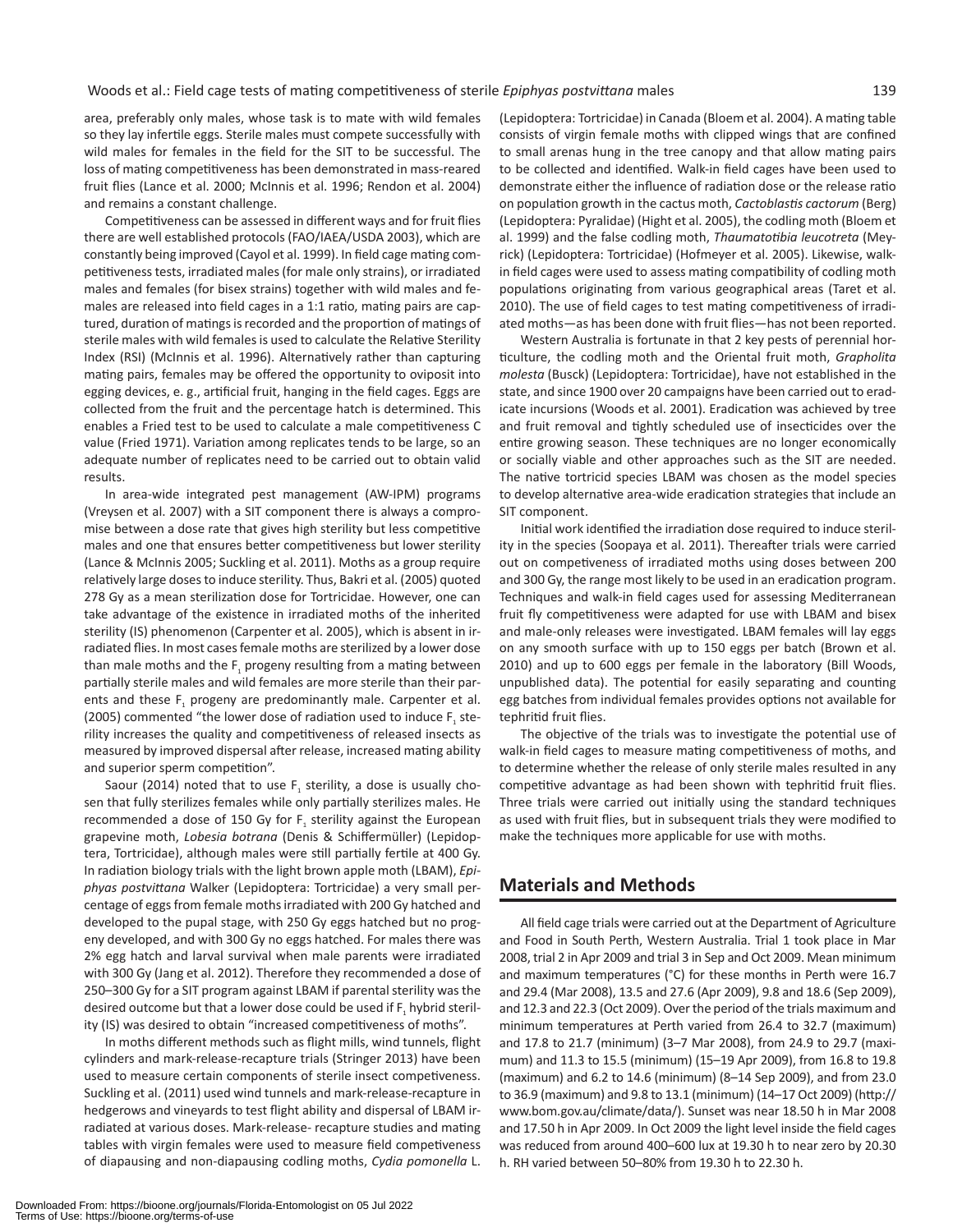### **MOTHS**

Laboratory moths had been reared in captivity for approximately 20 generations and were collected from a laboratory colony maintained at the South Australian Research and Development Institute (SARDI) in Adelaide. Material was sent to Perth and reared there since Jun 2007. Moths were fed a 10% honey/water solution and larvae were reared on a modified Singh diet (Soopaya et al. 2011) that contained cellulose powder, casein, wheat germ, agar, vitamins and preservatives.

In 2008, no wild moths were available, so unirradiated laboratory moths were used as surrogate "wilds". "Wildish" moths used in 2009 had been reared on the artificial diet only for 4–8 generations. This strain was derived from eggs collected from leaves of grapevines from a table grape (*Vitis vinifera* L.; Vitales: Vitaceae) vineyard in the Swan Valley near Perth.

#### **IRRADIATION**

Pupae or adults to be irradiated were placed into a small 30 mL plastic container (Huhtamaki P075) that was positioned by means of a jig in the center of the sample chamber of a Gammacell 220 (Nordion, Ottawa, Canada) <sup>60</sup>Co irradiator. Variation in the dose received as measured by Gafchromic dosimetry was ± 10%. After irradiation pupae were placed individually into 30 mL vials for emergence to avoid any possibility of mating. Where adult moths were used they were sexed by size and wing markings after emergence and each sex was irradiated separately. In trial 1 pharate pupae (< 1 day post emergence) and moths (1–3 d old) were irradiated, but in trials 2 and 3 only adult moths (1–3 d old) were irradiated. Dose rate varied between 200 and 300 Gy (Soopaya et al. 2011).

#### **MARKING**

Moths (1–3 d old) were immobilized in a refrigerated shipping container at 2–5 °C and given a distinguishing color mark on their thorax using white board markers of varying colors. To avoid bias between irradiated and non-irradiated moths, marking was alternated between wildish and laboratory moths for different replicates.

#### Field cages

Walk-in field cages consisted of a cylindrical tent 2 m tall  $\times$  3 m diam made with moth proof nylon. Each cage contained in the middle an artificial *Ficus benjamina* tree approximately 1.5 m tall. Moths were released close to dusk. We aimed for 25  $\delta$  and 25  $\Omega$  moths per moth type in each field cage. However this was not always possible due to moth availability. In these situations, the numbers of irradiated and unirradiated males in a field cage was always equal or only varied by one moth due to mortality during transfer from containers to field cages. Mating pairs were captured in vented 40 mL plastic vials and mating type, time and place of capture were recorded. Temperature and humidity in the field cage were recorded every 30 min. LED headlamps either on red or white settings were used and one person manned each field cage for 4–7 h after moth release, depending on temperature and mating activity.

#### **TREATMENTS**

#### Trial 1

Trial 1 included a control treatment consisting of unirradiated male  $(U\delta)$  and unirradiated female  $(U\hat{Y})$  moths. This control treatment is not shown in Table 1.

Treatment 1 consisted of irradiated female ( $\lvert \frac{1}{2} \rvert$ ) and male ( $\lvert \frac{1}{2} \rvert$ ) moths that had emerged from pupae irradiated with 200 Gy; these irradiated moths were released along with  $U^Q$  and  $U^{\gamma}$  moths.

Treatment 2 was the same as Treatment 1, except that the adult moths rather than pupae were irradiated with 200 Gy.

Treatment 3 was the same as Treatment 1, except that the pupae were irradiated with 300 Gy.

Treatment 4 was the same as Treatment 2, except that the adults were irradiated with 300 Gy (Table 1)**.**

Moth numbers per field cage in Trial 1 varied as follows:  $U^{\circ}$ s, 10–13 and  $1\sqrt{9}$  s, 5–21; U $\sqrt{3}$  s, 10–21 and  $1\sqrt{3}$  s, 9–21. Treatments were repeated over 3 nights with rotation of treatments and observers between field cages to avoid bias.

# Trial 2

In trial 2, adult moths were irradiated with either 250 Gy or 300 Gy (Table 1), thus generating 2 treatments. Each treatment was repeated 4 times over 2 nights and moth numbers per cage varied as follows: U  $9$  s, 17–20 and I  $9$  s, 15–20; U  $3$  s, 16–20 and I  $3$  s, 16–20.

#### Trial 3

Trial 3 was carried out over 3 nights and each treatment was replicated 4 times. Treatments consisted of field cages of either a male-only experiment with  $\vert \delta s$ ,  $\vert \delta s$  and  $\vert \delta s$ , or a bisex experiment with  $\vert \delta s$ and I $\frac{1}{2}$ s irradiated with 300 Gy plus U $\delta$ s and U $\frac{1}{2}$ s (Table 1). In this trial, mating pairs were not removed from the field cage at the time of mating but female moths were collected in the morning and egged individually. Mating status was then determined by spermatophore dis-

**Table 1.** Field cage set up to assess mating competitiveness of the light brown apple moth (LBAM) in trials 1, 2 and 3. To the extent possible, untreated and irradiated moths were released into each field cage in a 1:1 ratio, i.e., 25  $\delta$  and 25  $\Omega$  moths per moth type in each field cage. However this was not always possible due to moth availability. In these situations, the numbers of irradiated and unirradiated males in a field cage was always equal or only varied by one moth due to mortality during transfer from containers to field cages.

| Trial # | Treatment 1                                                        | Treatment 2                                                       | Treatment 3                      | Treatment 4                      |
|---------|--------------------------------------------------------------------|-------------------------------------------------------------------|----------------------------------|----------------------------------|
| 1       | $U_7, U_8, I_7, I_8$<br>200 Gy P                                   | $U_{7}U_{6}U_{11}U_{16}$<br>200 Gy A                              | $U_7, U_6, I_7, I_6$<br>300 Gy P | $U_7, U_6, I_7, I_6$<br>300 Gy A |
| 2       | 250 Gy A                                                           | $U_{7}^{0}$ , $U_{0}^{3}$ , $I_{1}^{0}$ , $I_{0}^{0}$<br>300 Gy A |                                  |                                  |
| 3       | $U_{7}^{0}$ , $U_{6}^{3}$ , $I_{7}^{0}$ $I_{6}^{3}$<br>300 Gy A, S | $U$ $2$ , $U$ $3$ , $1$ $2$<br>300 Gy A, S                        |                                  |                                  |

U = un-irradiated, I = irradiated, P = pupae irradiated, A = adults irradiated, S = presence of spermatophore determined by dissection. Control treatments (not shown) involved only un-irradiated moths.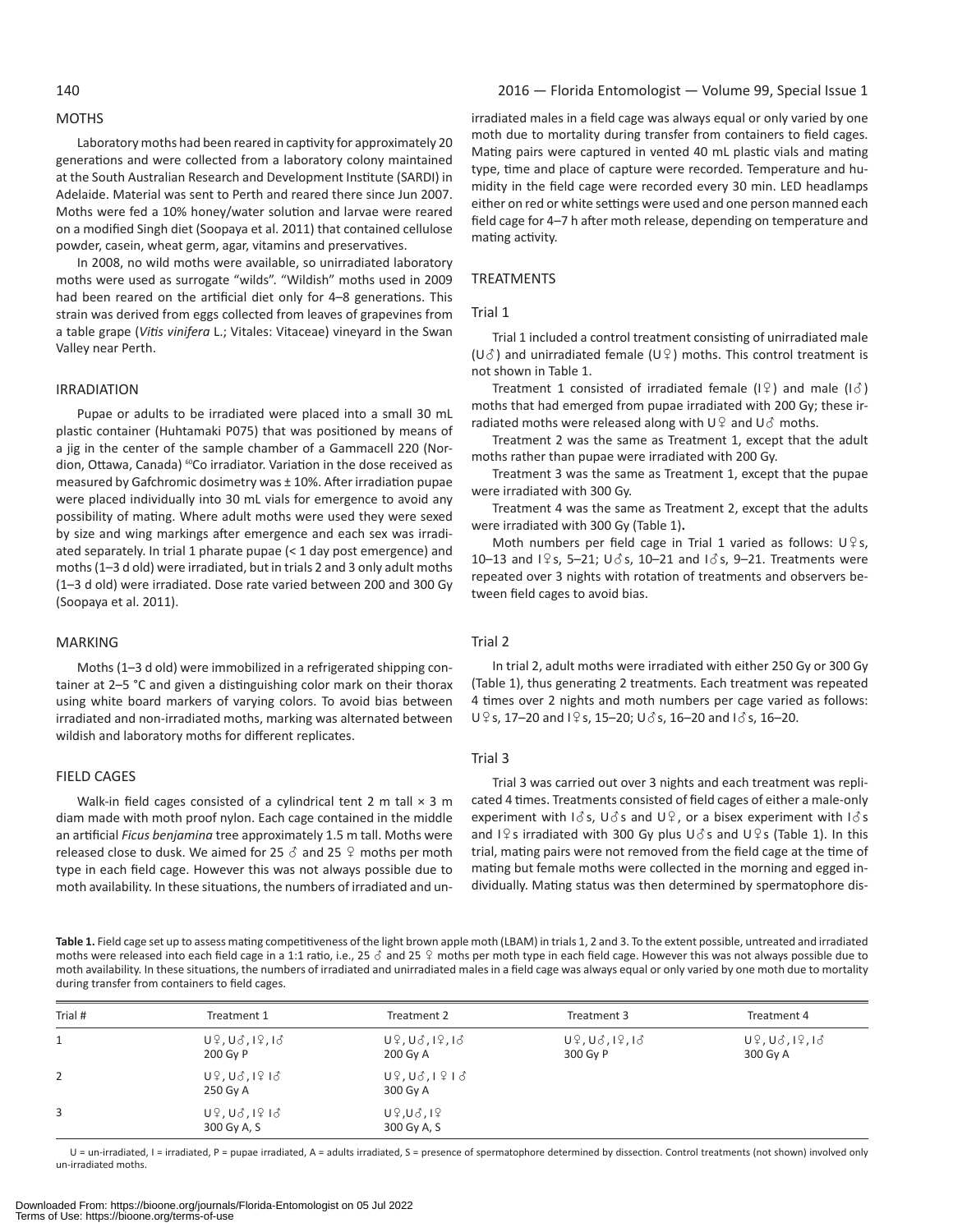section and egg hatch. Moth numbers per field cage varied as follows:  $U \circ s$ , 12–25 and  $I \circ s$ , 11–25;  $U \circ s$ , 12–25 and  $I \circ s$ , 11–25.

#### Laboratory Cages

Small cages, approximately  $20 \times 20 \times 20$  cm, were set up as sterility and control treatments for each experiment with equal numbers of individuals of each sex (25–30) in each cage. The sterility test cages contained irradiated males and untreated colony females while the control test cages had wildish males and females. Irradiated males were from the same batch irradiated on the day of the field cage tests and the eggs derived from the matings in laboratory cages were used to provide data for sterile egg hatch (Hs) and control egg hatch (Hc), respectively, for use in the Fried test formula for calculating moth competitiveness (C value). Eggs were recovered and set up in the same way as described for the eggs derived from the field cage matings.

# Egg Collection

Mated females collected in vials the previous night were taken into the laboratory. In trial 1, females were released into 1 of 5 egging cages according to their treatment group. Eggs were oviposited on wax paper inside the cages and cut from the wax paper daily and placed into 100 mL clear plastic cups for hatching. In trials 2 and 3, females captured into plastic vials were placed individually into cups where they oviposited eggs on the inside surface. Before the eggs hatched, the egg masses were circled with a fine marker and the number of eggs counted under a stereo microscope. Then after 8 d at 25 °C and 60–80% RH, the numbers of hatched and unhatched eggs were counted, and the females were removed and held in a freezer until dissected for the presence of spermatophores, as an indication of mating success.

#### INDICES of Mating Competitiveness

The formulas of various indices of mating competitiveness are described in the FAO/IAEA/USDA (2003) Quality Control Manual.

#### Proportion of Mating (PM)

PM measures the suitability of the tested insects and the field cage environment for mating and represents overall mating activity. For fruit flies a value of 0.5 is considered adequate, whereas a proportion of less than 0.2 will not provide meaningful data. The proportion of moths mating (PM) was defined as:

$$
PM = \frac{No. \text{ of pairs collected}}{No. \text{ of females released}}
$$

#### Relative Sterility Index (RSI)

The RSI is the proportion of wild females that mate with sterile males when sterile and wild males are present in a 1:1 ratio. Thus RSI is an indicator of sterile male mating performance (McInnis et al. 1996), and it was defined as:

$$
RSI = \frac{SW}{(SW + WW)}
$$

where SW is the number of matings between sterile males and wild females and WW is the number of matings between wild males and wild females. The RSI equals the number of sterile matings divided by the number of all matings, and its values can vary between 0 and 1, with 0.5 indicating equal performance of wild and sterile males.

#### Index of Sexual Isolation (ISI)

The ISI (Cayol et al. 1999) is a measure of sexual compatibility between 2 strains. It measures the preference of insects to mate with individuals of the same versus another strain, and the index takes into account both within strain and between strain matings. This index was defined as:

$$
ISI = \frac{(WW + LL) - (WL + LW)}{(LL + WW + LW + WL)}
$$

where WW is the number of matings between wild females and wild males, LL is the matings between laboratory females and laboratory males, WL is the matings between wild females and lab males and LW is the matings between laboratory females and wild males. Calculation of the index does not require that both sexes are represented, so it can be used in both bisex and male-only situations. Thus in the case of complete behavioral isolation, the ISI would be 1, and with no isolation (random mating), the ISI would be 0. Hence the smaller the ISI value, the less the behavioral isolation between the 2 strains. Also, positive or negative ISI values indicate positive or negative assortative mating.

#### Male Mating Competitiveness (C) Based on Egg Hatch

Fried (1971) proposed a method to estimate the competitiveness for sterilized insects that is independent of the ratio of treated to normal insects used, and that can he determined from data collected from a test involving only 1 sterile to fertile ratio, provided that the egghatch data are known for matings between untreated insects and matings between sterilized and untreated insects. Thus Fried's formula for calculating male mating competitiveness (C) based on egg hatch data is as follows:

$$
C = \left(\frac{W}{S}\right) \left(\frac{Hc-Ht}{Ht-Hs}\right)
$$

where W is the number of wild males in the field cage, S is the number of sterile males in the field cage, Hc is the is the egg hatch percentage from wild females in the control cage, Ht is the egg hatch percentage from wild females in the field cage for a particular treatment, and Hs is the egg hatch percentage from females mated with sterile males in the laboratory sterility cage. A Fried test C value of 1 indicates equal competitiveness between sterile and wild males, and values < 1 indicate that the irradiated release strain is less competitive than the wild strain.

In trial 2, the C value was calculated in 2 ways but in all cases the same field cage egg hatch (Ht) was used in all computations with the above formula. Firstly, C was calculated by using hatch data from the laboratory cages as is normal practice to determine Hc and Hs. However we also used egg hatch from individual moths from the field cages, aggregated by mating type, to determine Hc and Hs and thus calculate the C value and we termed this  $C<sup>1</sup>$ . In trial 3, the C value was also calculated in this way. Mating pairs were not captured but mating type, e.g., sterile male  $\times$  wild female, was calculated using the egg hatch value from the "wild" females. This was possible because females were collected and egged individually, and in the case of a bisex release treatment either the sterile or wild female was marked. This marking was not necessary for male-only releases. Moths each with 1 or more spermatophores, which indicated that they had mated, and with an egg hatch rate of less than 7% were considered to have mated with an irradiated male. This was based on published data (Jang et al. 2012) which indicated that eggs oviposited by untreated females mated with 300 Gy irradiated male moths had an average hatch of 3.8%. Other unpublished data (Don McInnis, personal communication) indicated that eggs oviposited by untreated females that had mated with males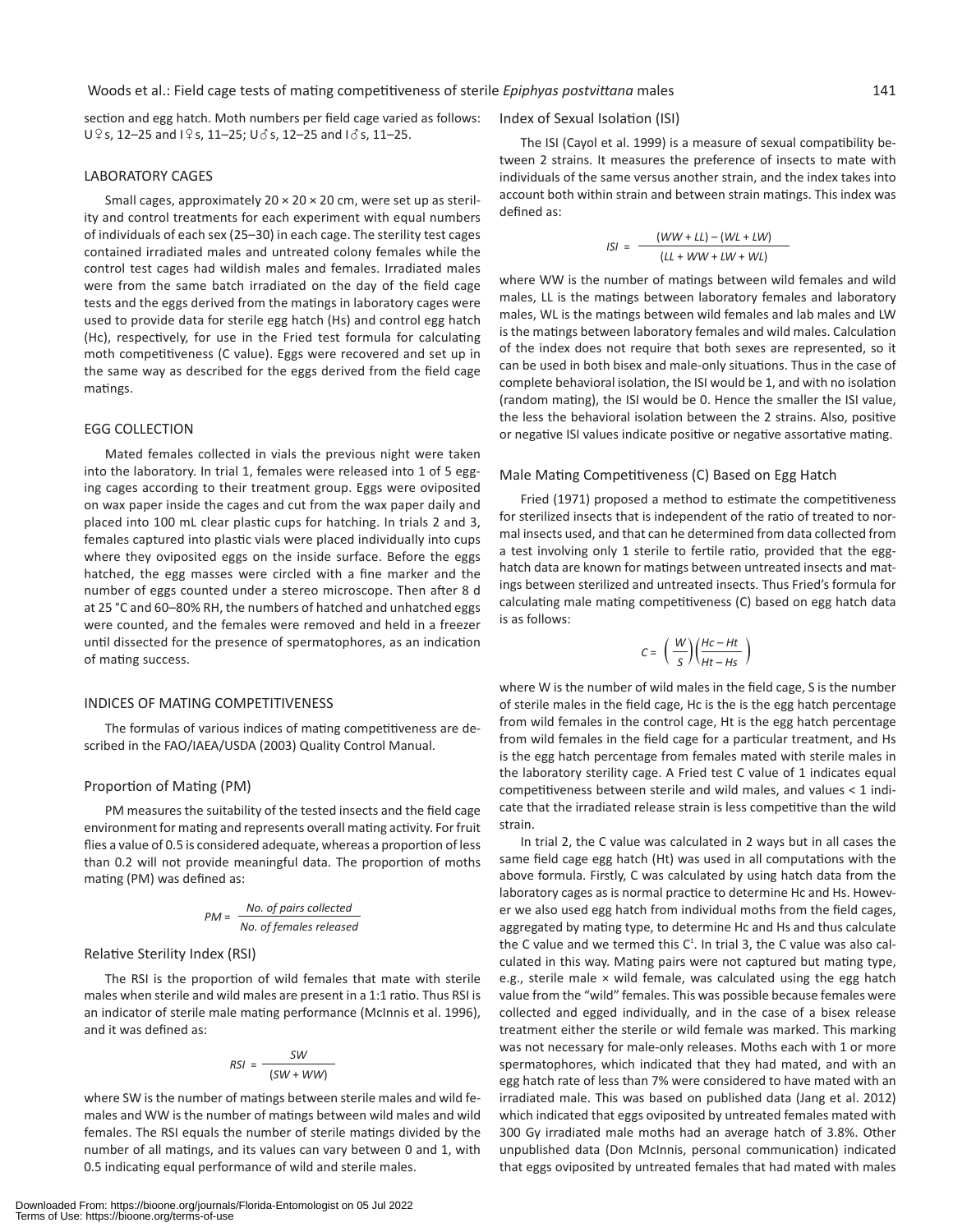that had been irradiated with 300 Gy as pharate pupae had an average hatch of  $5.1 \pm 0.8$ %. Therefore egg hatch equal to or below 7% was considered to be from a wild female mated with an irradiated male and above 7% from a wild female mated with a wild male.

#### Spermatophore Dissection

Spermatophore dissection was carried out to confirm mating. Moths were collected live if possible and quickly killed in a freezer before dissection in 70% alcohol under a binocular microscope. Moths that died before dissection and that were dried out were soaked overnight in a detergent solution to soften them before dissection.

#### STATISTICAL ANALYSIS

A 2-way ANOVA (trial 1) and Student's t-test (trials 2 and 3) were used where appropriate for multiple and pair-wise comparison testing, respectively, in order to identify significant differences between treatments. Normality and equality of variances were tested and met in all cases and level of significance was tested at *P* = 0.05.

# **Results**

#### Trial 1

The proportion of mating (PM) in cages during trial 1 was in the range of 0.2 to 0.8 with an average of 0.5 with no difference between treatments (Table 2). The RSI value (0.35–0.44) was not significantly affected by the level of irradiation applied (*F* = 0.07; df = 1,8; *P* = 0.792), nor by the phenological stage (pupa or adult) irradiated *(F* = 0.71; df = 1,8; *P* = 0.425) (Table 2). Similarly for the ISI (0.02–0.46), no significant effects of irradiation dose (*F* = 3.13; df = 1,8; *P* = 0.115) or stage treated (*F* = 0.20; df = 1,8; *P* = 0.664) were detected (Table 2). As the irradiated females also laid eggs, which did not hatch, it was impossible to accurately calculate the Fried C value; therefore these data are not presented.

### Trial 2

In trial 2, the PM in the field cages ranged from 0.1 to 0.4 with an average of 0.2 with no difference between treatments (Table 3). Average RSI values for the 250 Gy and 300 Gy treatments were 0.36 and 0.33, respectively, with no significant difference ( $t = 0.24$ ; df = 6;  $P = 0.822$ .). Mean ISI was 0.31 and 0.14 for the 250 Gy and 300 Gy treatments, respectively, with no significant difference detected (*t* = 1.55; df = 6; *P* = 0.171). There was no difference in the calculated C values when using the standard laboratory protocol or when using egg hatch data from moths in field cages. Irradiation dose had no significant effect on C (Table 3).

#### Trial 3

In trial 3, the PM was calculated based upon the number of females that had spermatophores, and the average PM was 0.6. Values for RSI and C are presented in Table 4. Though the data for both parameters

**Table 2.** Proportion of Mating (PM), Relative Sterility Index (RSI), and Index of Sexual Isolation (ISI) of irradiated male LBAM moths in field cages (Trial 1). Treatments were replicated 3 times.

| Treatment   | $PM \pm SE$     | $RSI \pm SE$    | $ISI \pm SE$    |
|-------------|-----------------|-----------------|-----------------|
| 200 Gy pupa | $0.56 \pm 0.11$ | $0.39 \pm 0.32$ | $0.02 \pm 0.18$ |
| 200 Gy moth | $0.49 \pm 0.13$ | $0.44 \pm 0.17$ | $0.21 \pm 0.18$ |
| 300 Gy pupa | $0.56 \pm 0.08$ | $0.35 \pm 0.10$ | $0.46 \pm 0.11$ |
| 300 Gy moth | $0.50 \pm 0.18$ | $0.44 \pm 0.06$ | $0.43 \pm 0.12$ |
|             |                 |                 |                 |

**Table 3.** Proportion of Mating (PM), Relative Sterility Index (RSI), Index of Sexual Isolation (ISI), and male mating competitiveness (C) of irradiated male LBAM moths in field cages (Trial 2). Treatments were replicated 4 times. Calculation of C involved the use of hatch data from the laboratory cages to determine Hc and Hs—as is normal practice. However the calculation of  $C<sup>1</sup>$  involved the use of egg hatch data from individual moths from the field cages, aggregated by mating type, to determine Hc and Hs.

| Treatment        | $PM + SF$ | $RSI \pm SE$                                                                                                                   | $ S  + SF$ | $C + SF$ | $C^1$ + SF                   |
|------------------|-----------|--------------------------------------------------------------------------------------------------------------------------------|------------|----------|------------------------------|
| 250 Gv<br>300 Gv |           | $0.18 \pm 0.11$ $0.36 \pm 0.07$ $0.31 \pm 0.03$ $0.5 \pm 0.2$<br>$0.24 \pm 0.14$ $0.33 \pm 0.07$ $0.14 \pm 0.09$ $0.3 \pm 0.2$ |            |          | $0.5 \pm 0.3$<br>$0.3 + 0.2$ |

showed an advantage in favor of male-only releases, that advantage was not statistically significant for the RSI (*t* = −1.19; df = 6; *P* = 0.28) and the C values ( $t = -1.75$ ; df = 6;  $P = 0.131$ ). Individual egg hatch values of the different replicates used to calculate the C value are presented in Table 5.

In the laboratory unirradiated females that had mated with irradiated males contained an average of 1.4 spermatophores/female with a maximum of 2 spermatophores/female, whereas unirradiated females that had mated with unirradiated males contained an average of 1.6 spermatophores/female with a maximum of 3 spermatophores/ female. In moths collected from field cages in the morning, the number of spermataphores from mated females varied from 1 to 2 with a mean of 1.03 for females mated with irradiated males and 1.13 for females mated with unirradiated males. Overall 7% of females from field cages had mated twice.

# **Discussion**

Values of the ISI can vary from −1 to +1 with 0 indicating random mating, and positive or negative values indicating positive or negative assortative mating. In trial 1 where irradiated and non-irradiated moths were all from the same laboratory strain—thus, there should have been no mating isolation—values varied from 0.02 to 0.46 but were statistically not significantly different. In the case of the Mediterranean fruit fly, ISI values usually varied between 0.1 and 0.4 and values above 0.5 indicate a moderate to high level of positive assortative mating (FAO/IAEA/FAO 2003). In trial 2, where laboratory moths were of South Australian origin and wild moths were from Western Australia values varied from 0.14 to 0.31 demonstrating sexual compatibility and only a slight tendency for homotypic (i.e., like with like) mating (Cayol et al. 1999).

In our trials when both males and females were irradiated and released there was little difference in competitiveness at different doses when measured as proportion of matings by irradiated males (RSI). Therefore, an advantage of using a dose lower than 300 Gy would not come from an increase in sterile moth competitiveness; rather, an advantage might come from inherited sterility (Kean et al. 2008), and

**Table 4.** Relative sterility index (RSI), and male mating competitiveness (C) of irradiated male LBAM moths in experiments involving either treated males and females (bisex releases) or treated males-only that were released into walk-in field cages (Trial 3). Treatments were replicated 4 times. The RSI estimates involved the use of mating data based on the presence of spermatophores in the female.. The calculation of  $C<sup>1</sup>$  involved the use of egg hatch data from individual moths from the field cages, aggregated by mating type, to determine Hc and Hs.

| Treatment          | $RSI \pm SE$    | $C^1 \pm SE$    |
|--------------------|-----------------|-----------------|
| 300 Gy moth bisex  | $0.48 \pm 0.11$ | $0.85 \pm 0.52$ |
| 300 Gy moth ♂ only | $0.64 \pm 0.08$ | $2.20 \pm 0.57$ |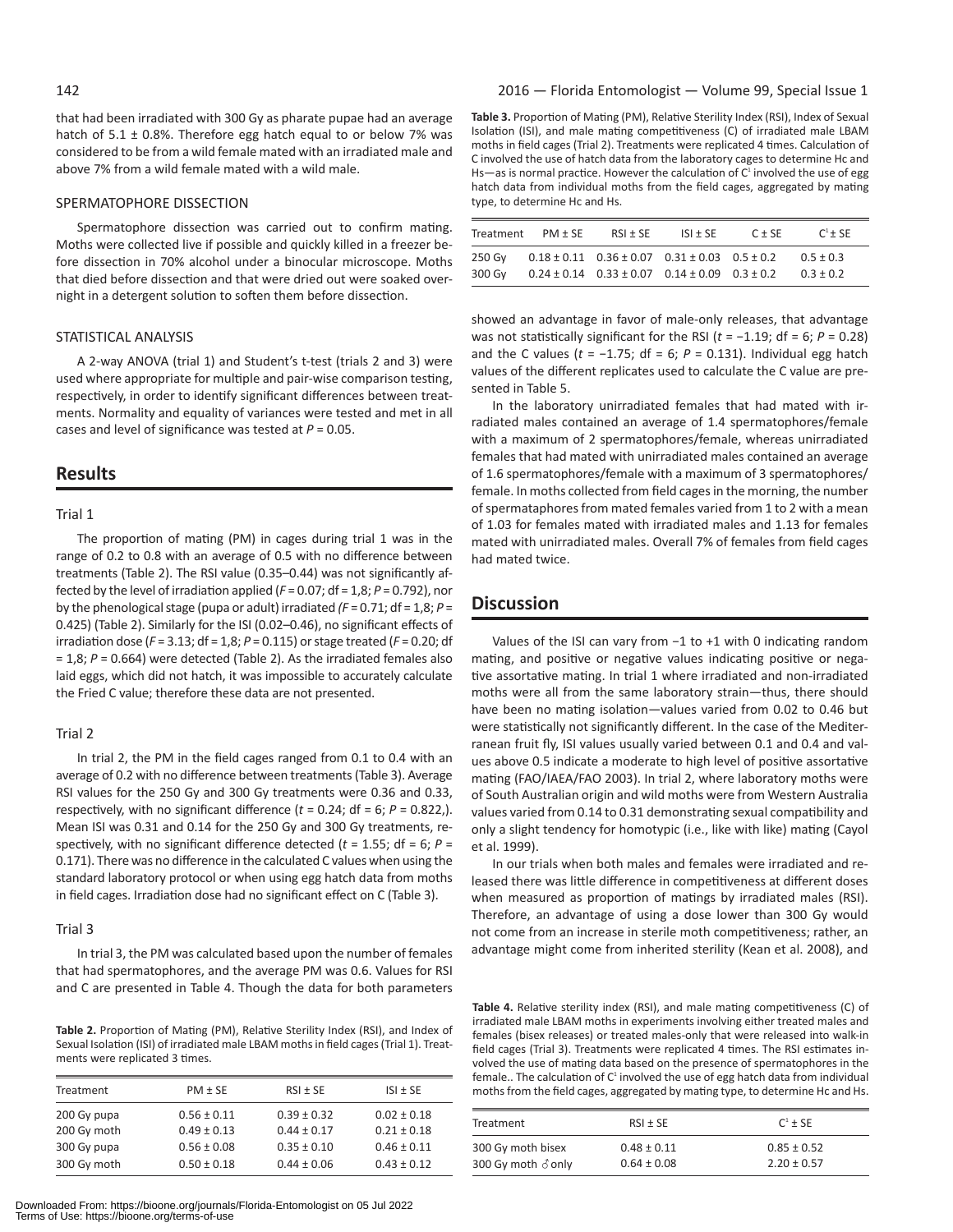**Table 5.** Egg hatch data for individual replicates in trial 3 from which the C values were calculated.

|                    | Replicate | Hc   | Ht   | Hs  |
|--------------------|-----------|------|------|-----|
| 300 Gy moth bisex  | 1         | 42.9 | 24.1 | 2.9 |
|                    | 2         | 24.7 | 22.3 | 0.0 |
|                    | 3         | 38.9 | 12.1 | 0.6 |
|                    | 4         | 68.7 | 56.1 | 6.1 |
| 300 Gy moth ♂ only | 1         | 41.9 | 26.5 | 1.3 |
|                    | 2         | 45.0 | 11.8 | 1.7 |
|                    | 3         | 44.8 | 13.1 | 1.0 |
|                    | 4         | 42.3 | 14.3 | 1.9 |

Where Ht = egg hatch in treatment cage. Hc = hatch of eggs from matings hetween wild males and wild females and Hs = hatch from matings between sterile males and wild females.

this would only be possible if the moths were irradiated below 250 Gy (Soopaya et al. 2011; Jang et al. 2012).

The greatest, but not significantly different, RSI values were obtained only when male-only releases were made in the field cages, suggesting there may be an advantage in this approach. It has been assumed that bisex releases of lepidopterans are effective because females attract mates and reduce matings of wild males with wild females, and this would outweigh the disadvantage of sterile females being a sperm sink for sterile males (Stringer et al. 2013). In the case of tephritid fruit fly SIT, the release of only males avoids the fruit damage caused by oviposition attempts by irradiated females (sterile stings), avoids matings between sterile males and sterile females and increases dispersal of sterile males searching for wild females (Rendon et al. 1998). In the present case, until an effective method of sexing pupae of LBAM is developed the advantage of releasing only males can be tested only at a small scale; hence its effectiveness at a large field scale will remain only hypothetical.

The Fried test gives a measure of true mating competitiveness as expressed by egg hatch. In trials 2 and 3, the obtained C values were above 0.3 which is considered acceptable for fruit flies (USDA/FAO/ IAEA 2003). In trial 2, there was no difference in C values whether they were calculated using sterility and egg hatch data from untreated insects kept in small laboratory cages or by using egg hatch data of individual moths collected from field cages. The advantage of collecting and egging individual moths and using an aggregate of the values to calculate C means that all values can be obtained from the field cage matings, thus avoiding the need to set up additional laboratory cages. This is advantageous in terms of logistics and in terms of deriving a result that is closer to natural mating behavior in the wild.

In trial 3, a minimum intervention approach was used with both bisex and male-only releases. Not only were the RSI and C values greater than in the other trials, but C values of the male-only treatment were greater than those of the bisex treatment, although not significantly so. This approach probably best mirrors the real world situation as impacts from observers are minimized. However, this approach is dependent on the assignment of the different mating types on the basis of egg hatch. Both sterile  $\delta$  × sterile  $\varphi$  and sterile  $\delta$  × wildish  $\varphi$  matings inevitably will produce some, but consistently low, egg hatch. Therefore, an upper limit on the average egg hatch value below which occur virtually all hatch values from these mating types, must be set—albeit somewhat arbitrarily; and in our studies with LBAM, we set it at 7%.

However, infrequently a mating between a wild male and a wild female is consummated with the transfer of a spermatophore, but without the production of viable eggs. This, combined with the wide variability of egg hatch from wild  $\frac{1}{2}$  x wild  $\delta$  matings (Bill Woods, unpublished data) poses a question as to the validity of this minimal intervention approach. Trials that would compare the egg hatch from females mated to marked male moths with the hatch of eggs of females mated to unmarked male moths would help determine the accuracy of mating assessments based on egg hatch alone. Additionally the conduct of a much larger number of replicates would reduce the standard error, improve the accuracy of mating assessment based on egg hatch, and increase the potential for detecting significant difference among treatments.

In general, male tortricid moths mate more than once (Howell 1991), and LBAM is no exception. Stringer (2013) reported an average of 4.8 matings per laboratory female of non-irradiated males compared to 1.3 matings per female by males irradiated with 300 Gy in laboratory trials. This may impact on the effectiveness of the SIT, and the most effective way to reduce this impact is by use of a larger sterile to wild male over-flooding ratio in the field. Of more concern is whether wild females mated to sterile males are more likely to remate than wild females mated first with wild males. These potential negative impacts on the SIT need to be assessed experimentally and would require that females can actively discriminate between fertile and sterile males and that the sperm from successive matings do not compete in a random manner.

Multiple mating of female moths was observed in this study, especially under laboratory conditions. When provided with multiple mating opportunities, LBAM females mated up to 3 times. In other laboratory trials, the pairing of 1 female with 3 male moths (Soopaya et al. 2011), resulted in the transfer of up to 5 spermataphores per dissected female (Bill Woods, unpublished data). Knight (2007) reported that codling moth females paired at the same 1 to 3 ratio, contained an average 2.2 spermatophores per female upon being dissected, ranging from 1 to 7 per female. Therefore some females of these 2 tortricid species will mate more than once under laboratory conditions when multiple partners are available. However in our trials, the situation in the field cages was very different and only limited multiple matings occurred, irrespective of whether males were irradiated or unirradiated. It could be argued that this was because females were only in the field cage for one night, so a longer mating period may have resulted in more matings. However a result similar to our result was observed in trials performed in Perth (Bill Woods, unpublished data) in which live virgin females were placed in traps in the field for 3 d, and later dissected for evidence of mating. An average of 1.1 spermatophores per female was observed with a maximum of 2 spermataphores per female.

Knight (2007) noted that the codling moth was polyandrous in crowded laboratory conditions and in orchards with high population densities, but Howell (1991) observed that mated codling moth females generally discontinue calling and do not remate. Stringer et al. (2013) used stable carbon isotopic analysis of LBAM spermataphores to determine whether females caged in small field plots had been mated with wild or a small number of released irradiated laboratory males. They showed that 97% of the mated females had mated only once (range 1–3) and 13% of matings were from irradiated males. Use of this technique to separate matings from sterile or wild males has potential to study the impact of multiple mating on the effectiveness of the SIT, but it appears that multiple mating is unlikely to have a major impact especially if the wild population is reduced to low levels before sterile moths are released.

Field cage tests are accepted as the best way to measure competitiveness of sterile fruit flies (Cayol et al. 1999; FAO/IAEA/USDA 2003; Cáceres et al. 2007). As Shelly (2004) commented "the success of the SIT depends, to a large degree, on the ability of released sterile males to attract and obtain matings with wild females. This consideration is especially important for a species, such as *C. capitata,* in which females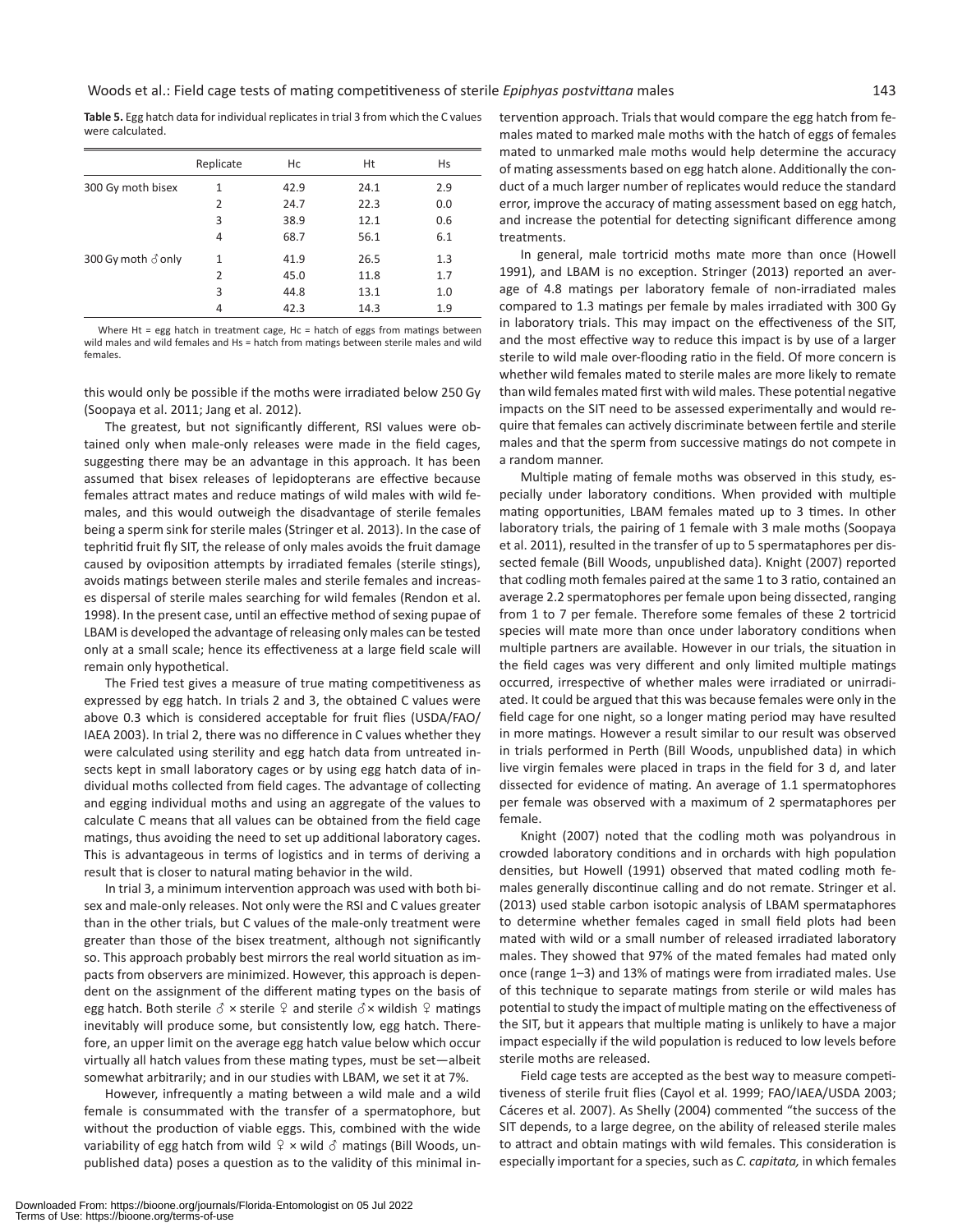display a high degree of mate discrimination". This is probably not the case with most moth species whose females do not actively choose mates and leks do not occur. Male moths orientate along a pheromone plume to find the female and mate without any obvious courtship behavior (Suckling 2011). In these simple mating systems (Lance & McInnis 2005), males need to fly and respond to females that are calling, and this will usually result in a mating.

Our study assessed the mating competitiveness of LBAM in field cages for the first time. We do not yet know what are acceptable RSI and C values for irradiated moths but it appears that irradiation at the doses tested does not impact significantly on mating performance. The use of a bisex strain in which female as well as male competitiveness are important, requires the development of new mating indices to tease out the relative importance of the competitiveness of each sex. Modifying the male relative performance index (MRPI) and the female relative performance index (FRPI), which measure differences in mating between wild and sterile males and wild and sterile females, may have potential (Cayol et al. 1999). The practical difficulties of dealing with a species which mates after dark will need to be overcome, and light, temperature and wind thresholds for mating need to be investigated. The use of a modified Fried test with minimal human intrusion into the mating environment is an approach that showed promise in this study.

# **Acknowledgments**

This work was part of the FAO/IAEA Coordinated Research Project on Increasing the Efficiency of Lepidoptera SIT by Enhanced Quality Control. We thank Wayne Morris for construction of the field cages and their metal supports.

# **References Cited**

- Bakri A, Mehta K, Lance. DR. 2005. Sterilizing insect with ionizing radiation, pp. 233-263 *In* Dyck VA, Hendrichs J, Robinson AS [eds.], Sterile Insect Technique. Principles and Practice in Area-Wide Integrated Pest Management, Springer, Dordrecht, The Netherlands.
- Bloem S, McCluskey A, Fugger R, Arthur S, Wood S, Carpenter J. 2007. Suppression of the codling moth *Cydia pomonella* in British Columbia, Canada using an area-wide integrated approach with a SIT component, pp. 591-601 *In*  Vreysen MJB, Robinson AS, Hendrichs J [eds.], Area-Wide Control of Insect Pests, Springer, Dordrecht, The Netherlands.
- Bloem S, Carpenter J, Bloem K, Tomlin L, Taggart S. 2004. Effect of rearing strategy and gamma radiation on field competitiveness of mass reared codling moths (Lepidoptera: Tortricidae). Journal of Economic Entomology 97(6): 1891-1898.
- Bloem S, Bloem KA, Carpenter JE, Calkins CO. 1999. Inherited sterility in codling moth (Lepidoptera: Tortricidae): Effect of sub sterilizing doses of radiation on insect fecundity, fertility and control. Annals of the Entomological Society of America 92(2): 222-229.
- Bloem S, Carpenter JC. 2001. Evaluation of population suppression by irradiated Lepidoptera and their progeny. Florida Entomologist 84(2): 165-171.
- Bloem SE, Carpenter JE, Hofmeyer JH. 2003. Radiation biology and inherited sterility in false codling moth (Lepidoptera: Tortricidae). Journal of Economic Entomology 96(6): 1724-1731.
- Brown JW, Epstein ME, Gilligan, TM, Passoa, SC, Powell JA. 2010. Biology, identification, and history of the Light Brown Apple Moth, *Epiphyas postvittana*  (Walker) (Lepidoptera: Tortricidae: Archipini) in California. American Entomologist 56(1): 34-43.
- Cáceres C, McInnis D, Shelly T, Jang E, Robinson A, Hendrichs J. 2007. Quality management systems for fruit fly (Diptera: Tephritidae) sterile insect technique. Florida Entomologist 90: 1-9.
- Calkins CO, Parker AG. 2005. Sterile insect quality, pp. 269-296 *In* Dyck VA, Hendrichs J, Robinson AS [eds.], Sterile Insect Technique. Principles and Practice in Area-Wide Integrated Pest Management. Springer, Dordrecht, The Netherlands.
- Cayol J, Vilardi J, Rial E, Vera MT. 1999. New indices and method to measure the sexual compatibility and mating performance of medfly (Diptera: Tephriti-

# 144 2016 — Florida Entomologist — Volume 99, Special Issue 1

dae) laboratory- reared strains under field cage conditions. Journal of Economic Entomology 92(1): 140-145.

- Carpenter JE, Bloem S, Marec F. 2005. Inherited sterility in insects, pp. 115- 146 *In* Dyck VA, Hendrichs J, Robinson AS [eds.], Sterile Insect Technique. Principles and Practice in Area-Wide Integrated Pest Management. Springer, Dordrecht, The Netherlands.
- Carpenter JE, Bloem S, Hofmeyer H. 2007. Area-wide control tactics for the false codling moth *Thaumatotibia leucotreta* in South Africa: a potential invasive species, pp. 591-601 *In* Vreysen MJB, Robinson AS, Hendrichs J [eds.], Area-Wide Control of Insect Pests. From Research to Field Implementation. Springer, Dordrecht, The Netherlands.
- FAO/IAEA/USDA. 2003. Manual for product quality control and shipping procedures for sterile mass reared Tephritid fruit flies, Version 5. IAEA, Vienna, Austria. http://www.iaea.org/programmes/nafa/d4/index.html.
- Fisher KT, Hill A, Sproula N. 1985. Eradication of *Ceratitis capitata* (Wiedemann) (Diptera: Tephritidae) in Carnarvon, Western Australia. Journal of the Australian Entomological Society 24: 207-208.
- Fried M. 1971. Determination of sterile insect competitiveness. Journal of Economic Entomology 64: 869-872.
- Hight SD, Carpenter JE, Bloem S, Bloem K. 2005. Developing a sterile release program for *Cactoblastis cactorum* (Lepidoptera: Pyralidae): Effective overflooding ratios and release-recapture field studies. Environmental Entomology 34(4): 850-856.
- Hofmeyer JH, Carpenter JE, Bloem S. 2005. Developing the sterile insect technique for *Cryptophlebia leucotreta* (Lepidoptera: Tortricidae): influence of radiation dose and release ratio on fruit damage and population growth in field cages. Journal of Economic Entomology 96(6): 1924-1929.
- Howell JF. 1991. Reproductive biology, pp.157-174 *In* van der Geest LPS, Evenhuis HH [eds.], Tortricid Pests: their Biology, Natural Enemies and Control. Elsevier, Amsterdam, The Netherlands.
- Jang EB, McInnis DO, Kurashima R, Woods B, Suckling DM. 2012. Irradiation of adult *Epiphyas postvittana* (Lepidoptera: Tortricidae) egg sterility in parental and F1 generations. Journal of Economic Entomology 105(1): 54-61.
- Jessup AJ, Dominiak B, Woods B, De Lima CPF, Tompkins A, Smallridge CJ. 2007. Area wide management of fruit flies in Australia, pp. 685-697 *In* Vreysen MJB, Robinson AS, Hendrichs J [eds.], Area-Wide Control of Insect Pests. From Research to Field Implementation. Springer, Dordrecht, The Netherlands.
- Kean JM, Suckling DM, Stringer LD, Woods B. 2011. Modelling the sterile insect technique for suppression of light brown apple moth (Lepidoptera: Tortricidae). Journal of Economic Entomology 104(5): 1462-1475.
- Kean JM, Wee SL, Stephens AEA, Suckling DM. 2008. Modelling the effects of inherited sterility for application of the sterile insect technique. Agricultural and Forest Entomology 10: 101-110.
- Knight AL. 2007. Multiple mating of male and female codling moth (Lepidoptera; Tortricidae) in apple orchards treated with sex pheromone. Environmental Entomology 36(1): 157-164.
- Lance DR, McInnis DO, Rendon P, and Jackson CG. 2000. Courtship among sterile and wild *Ceratitis capitata* (Diptera: Tephritidae) in field cages in Hawaii and Guatemala. Annals of the Entomological Society of America 93: 1179-1185.
- Lance DR, McInnis DO. 2005. Biological basis of the sterile insect technique, pp. 69-94 *In* Dyck VA, Hendrichs J, Robinson AS [eds.], Sterile Insect Technique. Principles and Practice in Area-Wide Integrated Pest Management. Springer, Dordrecht, The Netherlands.
- McInnis DO, Lance DR, Jackson CG. 1996**.** Behavioral resistance to the sterile insect technique by Mediterranean fruit fly (Diptera: Tephritidae) in Hawaii. Annals of the Entomological Society of America 89(5): 739-744.
- Rendon P, McInnis DO, Lance DR, Stewart J. 1998. Comparison of medfly maleonly and bisex releases in large-scale field trials, pp. 517-526 *In* Tan KH [ed.], Area-Wide Control of Fruit Flies and Other Insect Pests. International Conference on Area-Wide Control of Insect Pests, and the 5th International Symposium on Fruit Flies of Economic Importance, 28 May-5 June 1998, Penang, Malaysia. Penerbit Universiti Sains Malaysia, Pulau Pinang, Malaysia.
- Rendon P, McInnis D, Lance D, Stewart J. 2004. Medfly (Diptera: Tephritidae) genetic sexing: Large-scale field comparison of males-only and bisexual sterile fly releases in Guatemala. Journal of Economic Entomology 97: 1547-1553.
- Saour G. 2014. Sterile insect technique and F1 sterility in the European grapevine moth *Lobesia botrana*. Journal of Insect Science 14(8): 1-10.
- Suckling DM, Barrington AM, Chagan A, Stephens AEA, Burnip GM, Charles JG, Wee SL. 2007. Eradication of the Australian painted apple moth *Teia anartoides* in New Zealand: Trapping, inherited sterility and male competiveness, pp. 603-615 *In* Vreysen MJB, Robinson AS, Hendrichs J [eds.], Area-Wide Control of Insect Pests. From Research to Field Implementation. Springer, Dordrecht, The Netherlands.